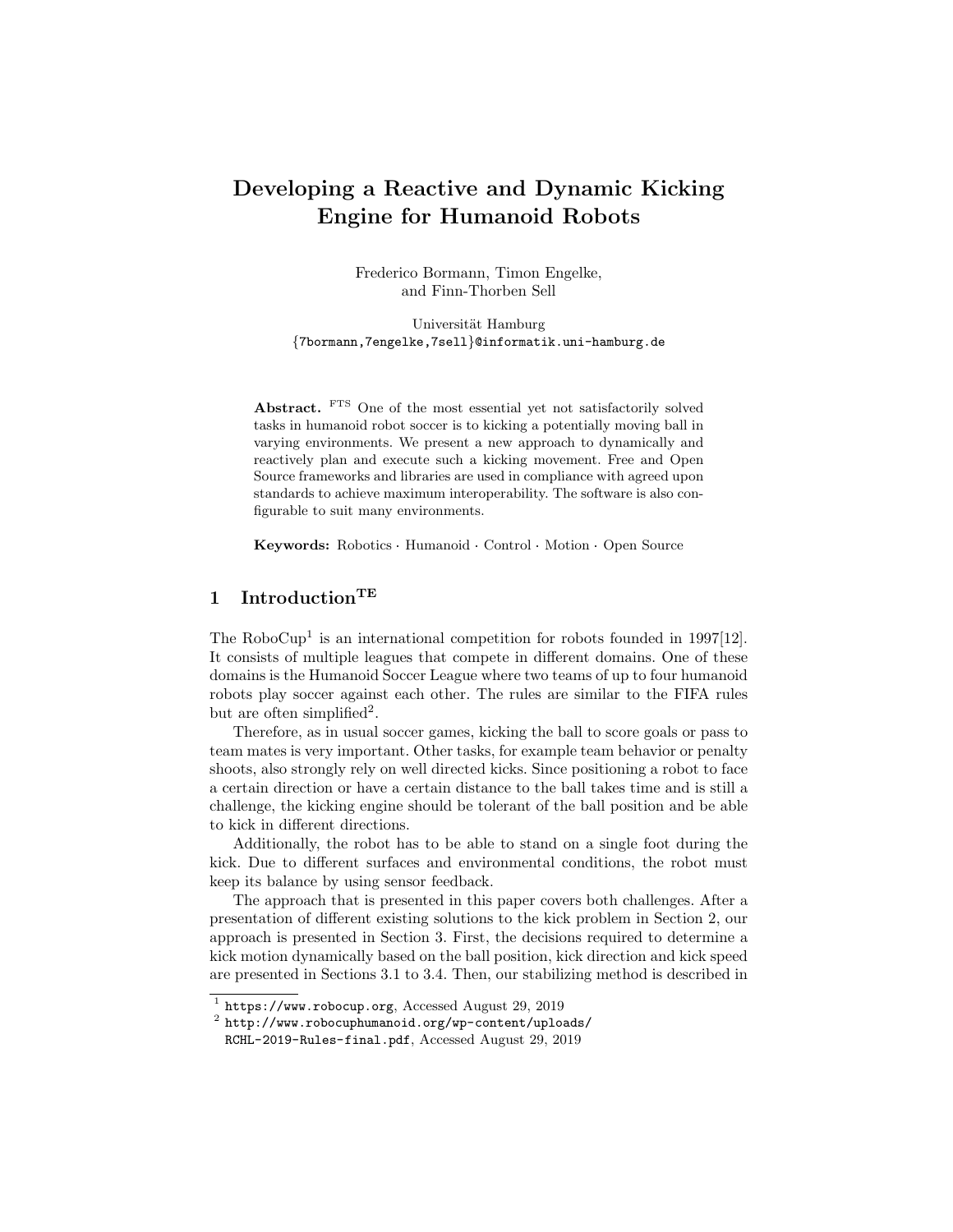Section [3.5,](#page-5-1) consisting of two different approaches leading to a reactive control of the robot's pose.

In Section [4,](#page-7-0) our implementation is described. We are using ROS[\[11\]](#page-11-1), the Robot Operating System, an Open Source framework for developing distributed and parallel robot applications. Its large community and high interoperability standards ease development of new applications since libraries are readily available and usable [\[1\]](#page-11-2).

Our results are summarized in Section [5](#page-10-0) and future work is discussed in Section [6.](#page-10-1)

## <span id="page-1-0"></span>2 Related workFTS

Planning and executing robot movement is a well established but still active field of research. In this Section three main types of movement planning/execution from different robocup teams are shown. These approaches were chosen because the first two are the most widely used ones and the third is very similar to our own.

#### <span id="page-1-1"></span>2.1 Static Animation<sup>FB</sup>

One of the most obvious approaches is to determine a reasonable kick motion manually, so that all motor positions are determined in advance by trial and error or a talented individual. When a kick shall be executed, the robot only needs to interpolate between these saved key frames and play back the resulting sequence. This is called animation and is the approach currently used by the Hamburg Bit-Bots [\[2\]](#page-11-3).

The main advantage lays in its technical simplicity, i.e. it is easy to implement and there are only very simple calculations and no extra data needed at runtime. But this also marks its largest weaknesses: First, the robot is not able to react to the position of the ball dynamically. That is why we need to make sure that the ball is in a viable position relative to the robot's foot before the kick, which could even be impossible if the ball is moving. Second, the robot is very vulnerable to falls if the conditions are not quite the same as of the time of recording, e.g. different quality of underground material.

## 2.2 Walk Kick<sup>FB</sup>

Another approach not requiring much new development is to make use of the already implemented walking algorithm[\[10\]](#page-11-4). With this method kicking a ball is achieved by taking a step with a large overshoot in the desired direction. The quality of this method significantly depends on the stability of the walking. In the case of the Hamburg Bit-Bots "a good walking on the artificial grass" was achieved in the past [\[2\]](#page-11-3).

Apart from that, it implies one problem already seen with static animation in Section [2.1,](#page-1-1) because it is not able to react to the position of the ball dynamically, let alone desired kicking directions. In addition to that, it results in the robot only being able to kick while walking.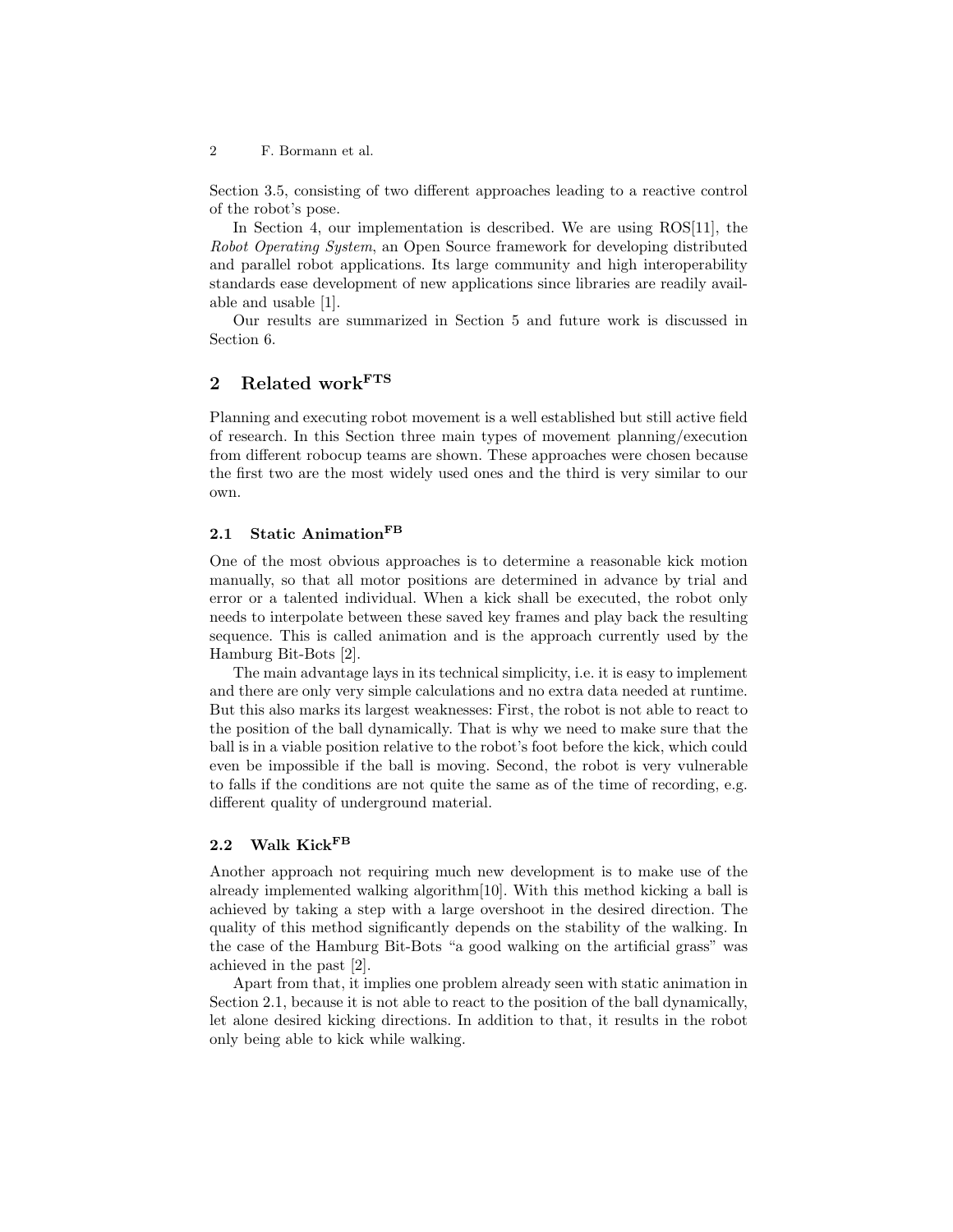### 2.3 UT Austin Villa's Approach<sup>FTS</sup>

UT Austin Villa is another team participating in RoboCup that has developed an approach which successfully learns an appropriate kicking motion via machine learning techniques and then executes that in a non-static manner. In theory this is a great approach because it allows for dynamic adaption to the balls movement and can also deal with a change in the environment. The only caveat is that it relies heavily on a good simulator to train the algorithm and has only been shown to properly work in the same simulated environment. [\[8\]](#page-11-5)

## <span id="page-2-0"></span>3 Approach $F<sup>B</sup>$

In the following section, we are going to present the kick procedure. For this purpose, we divided this process into several phases. Their properties will be discussed in Section [3.1.](#page-2-1)

When the specific foot poses for these phases are determined, we have to face several challenges. These challenges as well as possible approaches to take the necessary decisions for solving them are also described in the following section.

In addition to that, we have to consider the problem that the robot is vulnerable to falls if the boundary conditions change. We will consider stabilizing methods to compensate that.

## <span id="page-2-1"></span>3.1 Kick Execution Phases<sup>FB</sup>

First of all, we have to take a more detailed look at the task the robot should fulfill. In our case we will examine the following aspects of the task: The robot is supposed to kick a ball placed at a known position in a given direction with a certain speed. This marks the three input values needed for the planning process:

- 1. ball position relative to the robot
- 2. kick direction relative to the robot
- 3. kick speed

Now the kick planning process has to turn that information into a proper movement trajectory of the kicking foot. To simplify the consideration of the different challenges related to that, we have decided to split the movement into five phases:

#### 1. Raise kicking foot

The robot has to raise the foot which will kick the ball up to a proper height. The value of that height does not have to be changed according to the input values named above, but it should be adjusted for example to fit the ball size.

#### 2. Kick ready position

The risen foot now has to be placed in a position near the ball suitable for executing the kick. This is necessary because moving the foot directly to the ball position does usually not result in the desired kick direction. This kick ready position is explained further in Section [3.3.](#page-4-0)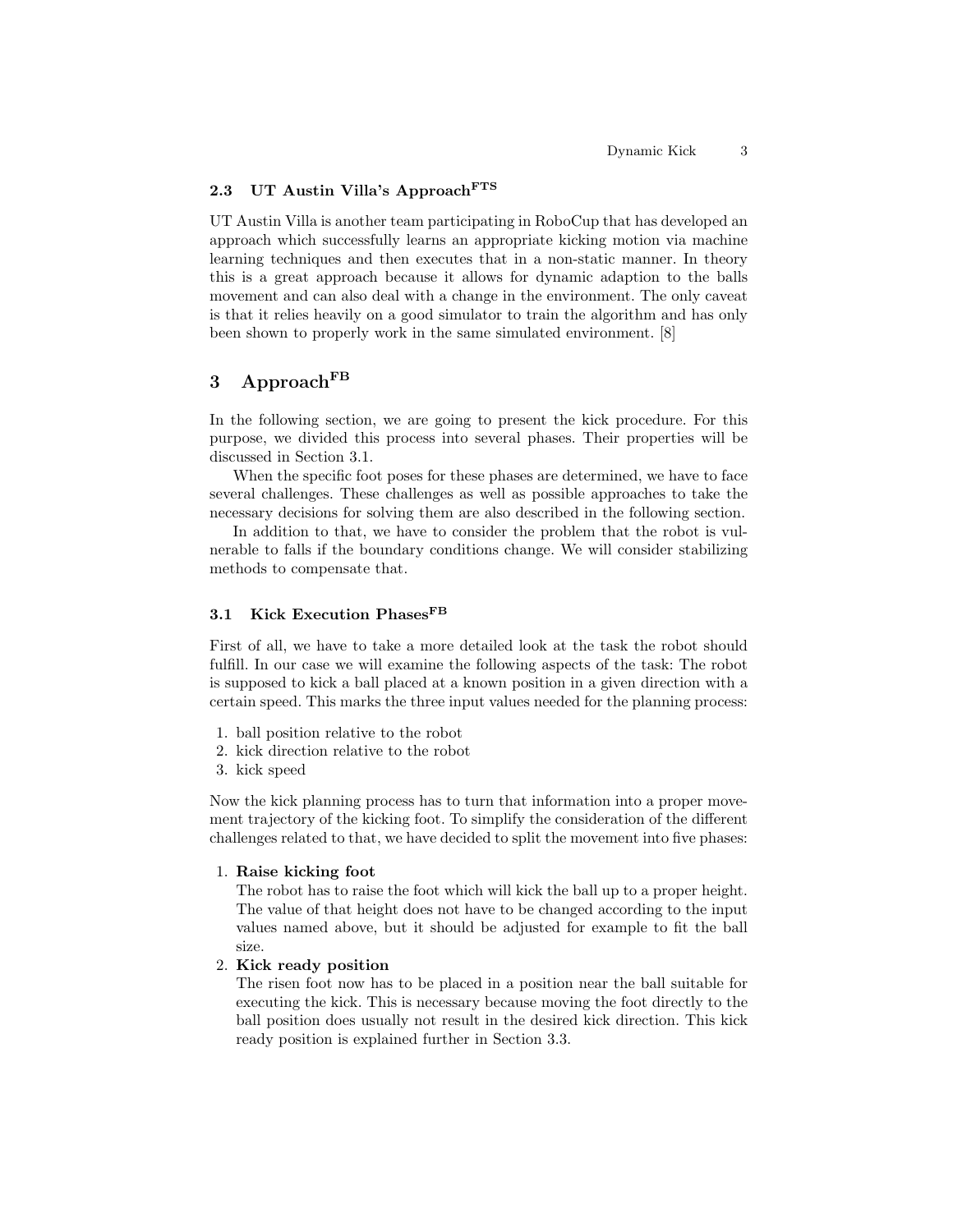#### 3. Kick

The kick is a quick movement along the specified kick direction with the wanted kick speed. After this phase the most important part is completed and our remaining goal is to reset the robot into a default position.

4. Move back

As a second to last step we return the kicking foot to the position it had after phase 1.

5. Lower kicking foot

Finally, the kicking foot is lowered until it touches the ground. At the end of this phase the robot is expected to stand stable in its default position.

### 3.2 Kicking foot selection<sup>FB</sup>

The first decision that has to be made is the choice of the kicking foot. This selection should optimize the ability of the robot to reach a proper kick ready position that is close enough to the chosen foot and avoid self collision with the other leg.

<span id="page-3-1"></span>



(a) The desired kick direction is almost parallel, so it is appropriate to use the right foot.

(b) Kicking with the right foot would require to reach back from an improper position.

Fig. 1: The figure shows the feet of the robot, the ball position and the kick direction. Balls in the red area should be kicked with the left foot and vice versa.

If the desired kick direction is (almost) parallel to the x-axis, it seems reasonable to simply divide the area in half along the  $x$ -axis<sup>[3](#page-3-0)</sup> and choose the foot closer to the ball. But it fails for example if a ball on the right has to be kicked to the right, since this could require the right foot to reach left and collide with the left foot.

We address that problem with a criterion taking into account both the ball position and the kick direction. To accomplish that, we rotate the dividing line

<span id="page-3-0"></span><sup>&</sup>lt;sup>3</sup> forward facing axis, as defined in ROS Enhancement Proposal 103 (Standard Units of Measure and Coordinate Conventions)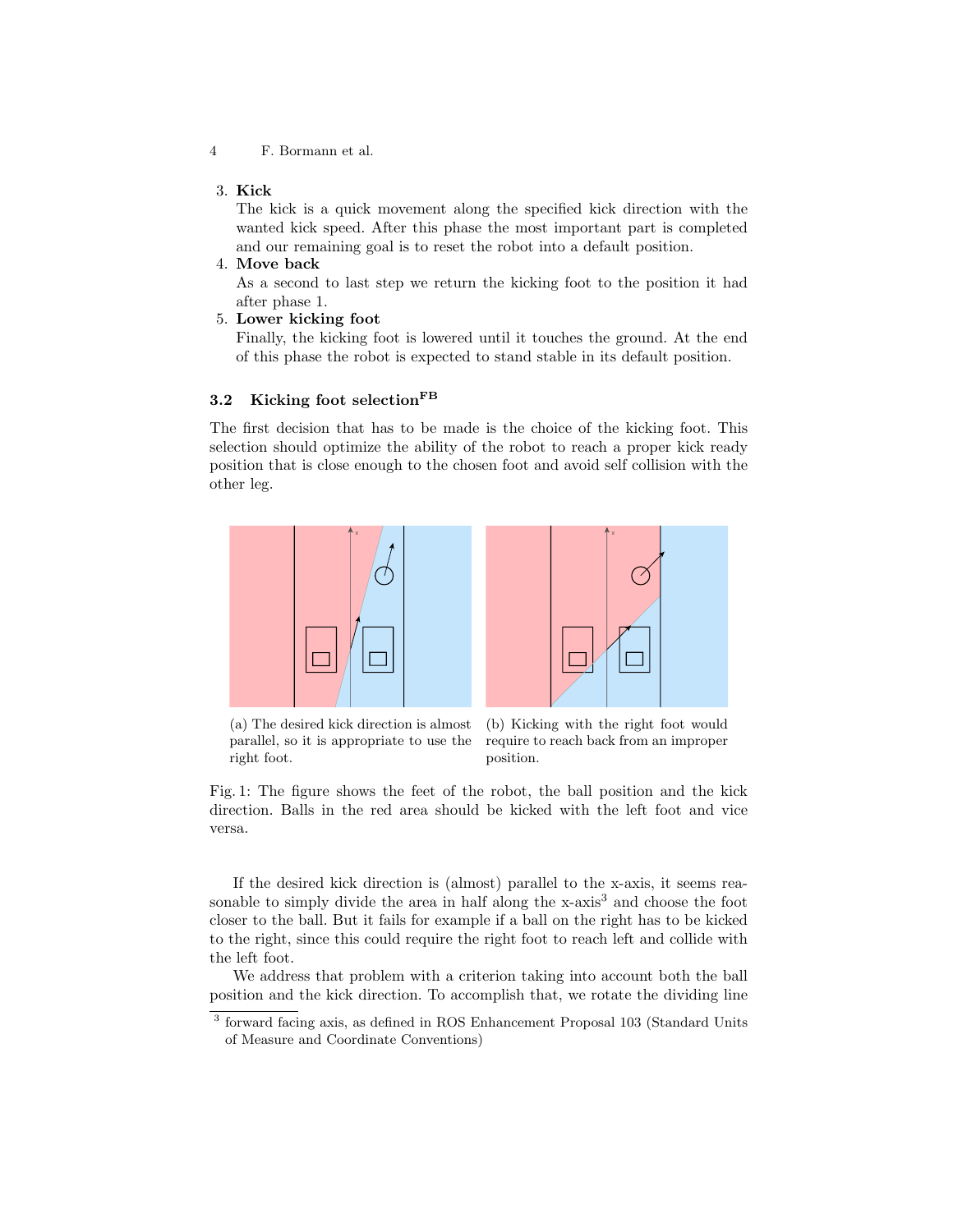separating the areas determining the kicking foot from each other. Thereby, we change the chosen foot for the kick if the kick direction is rather sideways (Figure [1a\)](#page-3-1). But it also maintains the foot selection for simple cases as described above (Figure [1b\)](#page-3-1).

To formalize that idea, let  $\alpha$  be the angle between the x-axis and the position vector of the ball and  $\beta$  the angle of the kick direction. Then the function f calculating the kicking foot is defined as follows:

$$
f(\alpha, \beta) = \begin{cases} \text{left} & \text{if } \beta - \alpha < 0 \\ \text{right} & \text{else} \end{cases} \tag{1}
$$

In addition to that, we define that this criterion should only be applied within a corridor with a certain width as shown in Figure [1.](#page-3-1) Balls outside of this corridor should always be kicked with the left or right foot respectively, since kicking these balls with the other foot would require it to move too far away from its original position, which could even be impossible.

### <span id="page-4-0"></span>3.3 Kick ready position<sup>FB</sup>

<span id="page-4-1"></span>In the description of the second phase of the kick process we mentioned a kick ready position ensuring that it is possible to kick the ball into the wanted direction. That position has to be somewhere in the direction opposed to the kick direction in a certain distance from the ball. We call that the windup distance. An example can be seen in Figure [2.](#page-4-1)



Fig. 2: Determination of the kick ready position (red cross). Windup distance is marked as a dashed line.

To formalize that idea, let b be the vector describing the ball position from the support foot,  $d$  the kick direction and  $w$  the windup distance. Then the kick ready position p can be calculated as follows:

$$
p = b - \frac{w}{|d|} \cdot d \tag{2}
$$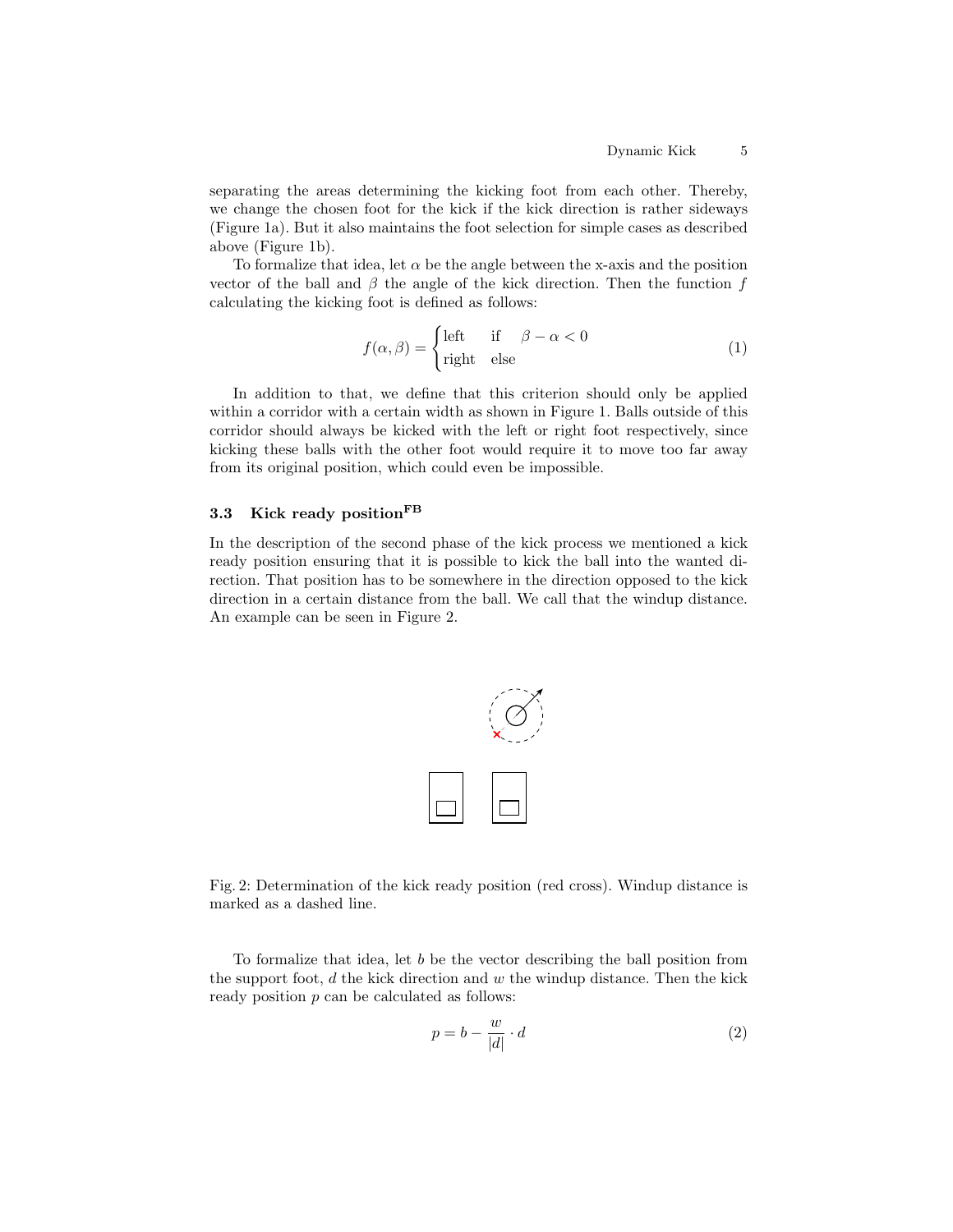### <span id="page-5-0"></span>3.4 Kicking foot rotation<sup>FB</sup>

The preceding paragraphs provide a solution without rotating the kicking foot. However, we strive to optimize the ball contact. So the foot should be turned in such a way that it touches the ball either with its front or its side. There is no special preference for one of these options in general. That is why the robot shall choose the option easier to reach, e.g. the foot should not be turned by more than 45◦ around the z-axis.

That means, if the kick direction is closer than  $45^{\circ}$  to the x-axis, we will rotate the foot so that its yaw matches the kick direction (Figure [3a\)](#page-5-2). Otherwise, we will rotate the foot in such a way that either the outer or the inner side of the foot directly faces the ball depending on the difference between kick direction and the x-axis.

<span id="page-5-2"></span>

(a) Kick direction is closer than  $45^\circ$  to the x-axis, so the kick is performed with the front.

(b) Kick direction differs more than 45◦ from the x-axis, the kick is performed with the side of the foot.

Fig. 3: Kicks in the direction of the green area should be performed with the front, kicks outside of that with the side.

#### <span id="page-5-1"></span>3.5 Stabilizing  $^{TE}$

Unfortunately, it is not sufficient to calculate only the kicking foot pose because the robot will quickly reach an unstable state and fall to the side. Therefore, a stabilizing method must be added. We present two possible methods with and without sensor input respectively.

Open Loop Approach First, we implemented an open loop approach, i.e. the deviation from the output value is not monitored [\[6\]](#page-11-6). The underlying idea was to always keep the center of mass above the support polygon. The support polygon is the convex hull including all points that have contact to the ground [\[7\]](#page-11-7). Before and after the kick, both feet form the support polygon, during the kick it only consists of the support foot. The center of mass can be calculated from the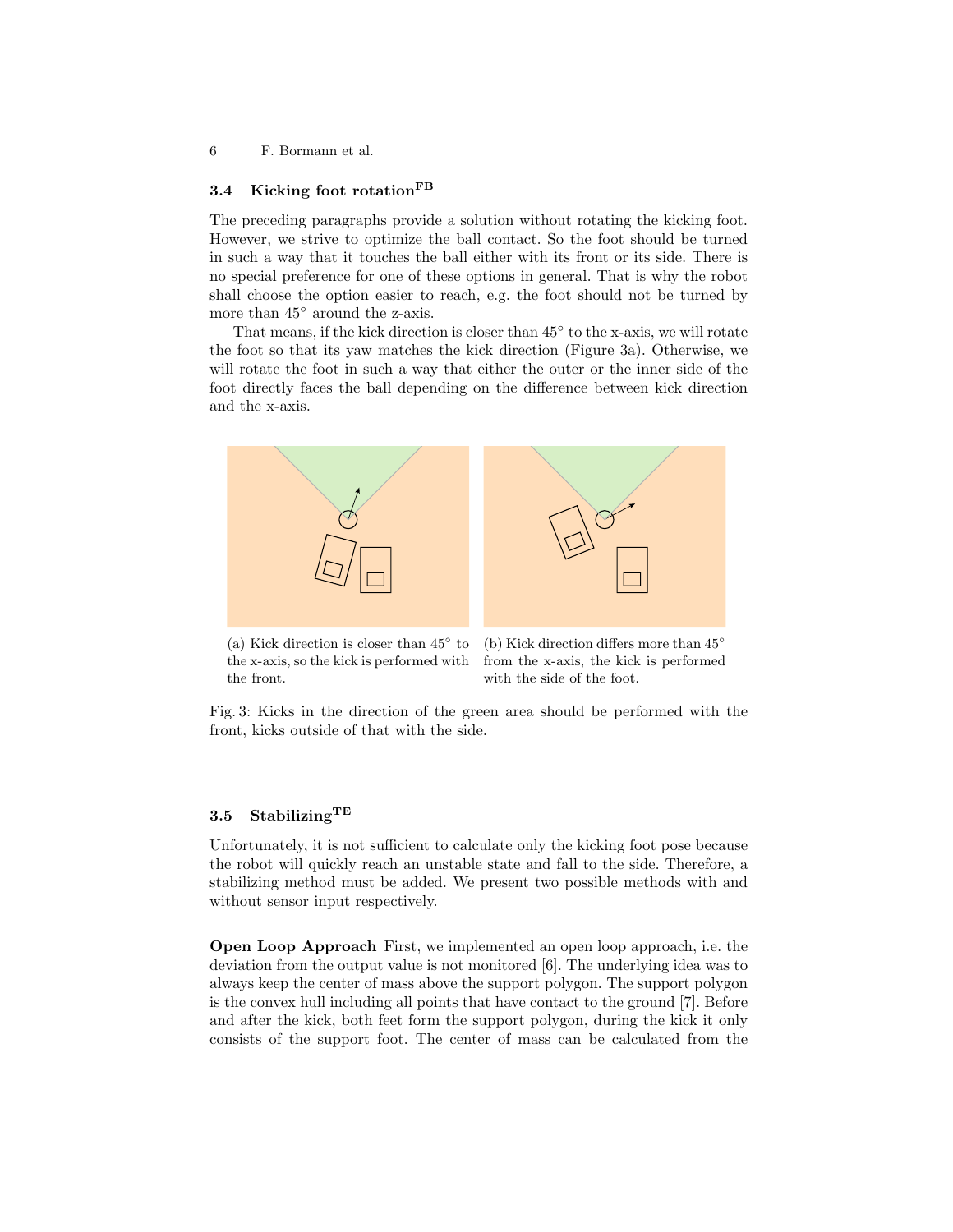robot's pose and the knowledge about weight and individual centers of mass of the robot's links obtained from the URDF<sup>[4](#page-6-0)</sup>. The approach was very simple and static, not regarding the dynamics of the kick, e.g. the accelerations when the ball is kicked abruptly. Therefore, some manual fine tuning was necessary to find an optimal point in the support polygon over which the center of mass could be placed.

<span id="page-6-2"></span>Closed Loop Approach Our second approach was a closed loop approach, i.e. sensor input was used to readjust the movement based on the measured error [\[6\]](#page-11-6). From the four strain gauges installed in each foot of the used robot [\[3\]](#page-11-8), the individual centers of pressure were calculated. During the kicking phase, the robot is only standing on one foot, the support foot. To stabilize over the support foot, the center of pressure of this foot should be in the center of the foot, i.e. all pressure sensors on the foot are equally loaded. When the robot leans significantly in one direction, the change is perceived by the sensors and the current position can be corrected. To achieve a useful correction, a PID controller [\[5\]](#page-11-9) was implemented.

A PID controller is a controller that corrects an output signal based on its measurement of the current and past deviations from the desired state. In our case, the output is the point over which the center of mass (or, to simplify the calculations, the base  $\text{link}^5$  $\text{link}^5$ , which is very close to the center of mass), is positioned. The error is the difference between the actual center of pressure and the center of the foot. A PID controller is adjustable via three values, the proportional, integral and derivative factors.

- The proportional factor is directly multiplied with the measured error. The result is set as the output. This alone is already a simple controller, but there are two problems that are treated by the other two factor. First, the P term alone is not able to correct errors that persist through time. Second, is often leads to overshooting, where the goal value is surpassed several times resulting in a quivering motion.
- The integral factor approaches the first problem. It takes the accumulated error into account. Therefore, the errors of every preceding measurement are summed up, multiplied by the factor and added to the P term result. By adding the I term to the controller, steady offsets through time are treated correctly.
- The derivative factor approaches the overshooting problem. In its simple form, the difference between the current and the last error is calculated (more sophisticated approaches use the derivative over a larger period of time), multiplied by the D factor and added to the P and I terms. Thereby, the error change is taken into account which adds a predictive effect and therefore further reduces overshooting.

In our case, separate PID controllers were used for the x and y axis of the foot because we noticed that the robot is much more unstable in the x axis than in

<span id="page-6-0"></span><sup>4</sup> Universal Robot Description Format

<span id="page-6-1"></span><sup>5</sup> ROS Enhancement Proposal 120 (Coordinate Frames for Humanoid Robots)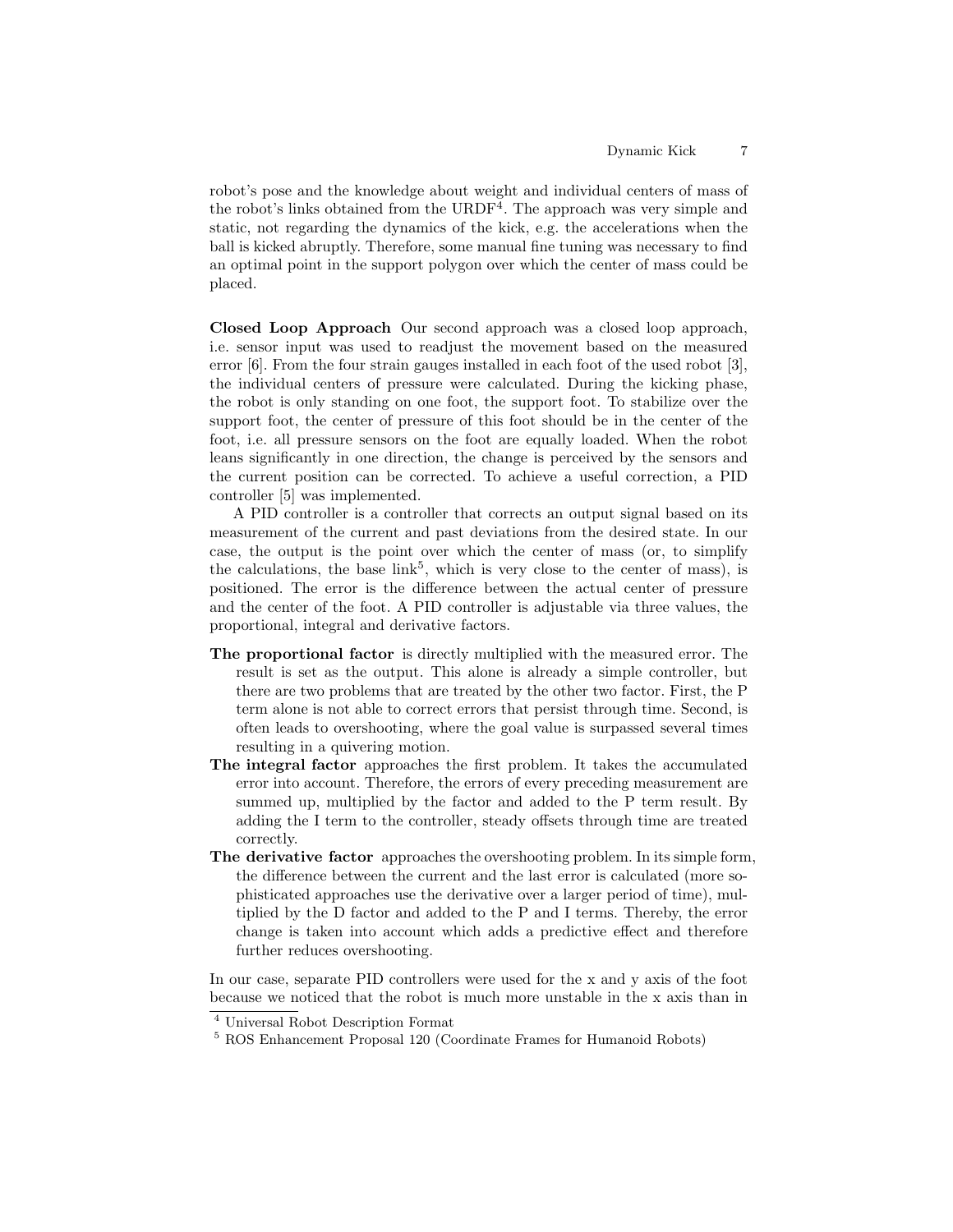the y axis, i.e. it is rather falling to the side than to the front or back. Therefore, different PID configuration values where necessary.

## <span id="page-7-0"></span>4 Implementation<sup>FTS</sup>

The presented solution is implemented as a  $C++$  application in combination with the ROS framework and this section will provide a more detailed explanation of our implementation. First the ROS-facing interface is explained. Then, a detailed explanation is given on how the positions explained in Section [3.1](#page-2-1) are extrapolated to achieve smooth movement. Afterwards, the conversion from Cartesian coordinates to motor positions as well as implemented stabilization techniques are detailed. At last, an overview of the C++ code structure is given.

### 4.1 ROS Action ServerFTS

First of all we need to present a stable and sufficiently complex yet easy to use interface to users of our software. Since it is a solution intended to be used in a ROS Context, a ROS node<sup>[6](#page-7-1)</sup> was implemented. There are a few methods to define an interface for a node. The evaluated ones are:

- **Message passing**  $\frac{7}{7}$  $\frac{7}{7}$  $\frac{7}{7}$  describes the idea of simply sending predefined messages between nodes on so called topics. While this should be a familiar approach to anyone using ROS and is therefore the most straight-forward and easy to use mechanism it does not provide the possibility to easily model more complex use cases such as the canceling of previous commands.
- Service calls  $8$  provide another way of communication and are the equivalent to remote-procedure-calls in a ROS environment. This means they call a predefined procedure of another node and expect a result from that procedure. But kicking is a longer-lasting process with movement over time and not an action with an immediate result. That fact alone prevents the usage of this method.
- ROS Action server <sup>[9](#page-7-4)</sup> is a framework implemented on top of standard ROS messages and requires the definition of three types of communication:
	- 1. Goal Any client can send a new goal to the action server
	- 2. Feedback The server can periodically publish feedback on its current progress
	- 3. Result Once the goal is reached the server publishes a result

The action server has the choice to either accept a new goal or reject it. Goals can also be canceled by clients. Additionally the framework is meant to communicate between one server and a number of clients.

<span id="page-7-1"></span> $^6$  <https://wiki.ros.org/Nodes>, Accessed August 29, 2019

<span id="page-7-2"></span> $^7$  <https://wiki.ros.org/Messages>, Accessed August 29, 2019

<span id="page-7-3"></span><sup>8</sup> <https://wiki.ros.org/Services>, Accessed August 29, 2019

<span id="page-7-4"></span> $^9$  <https://wiki.ros.org/actionlib>, Accessed August 29, 2019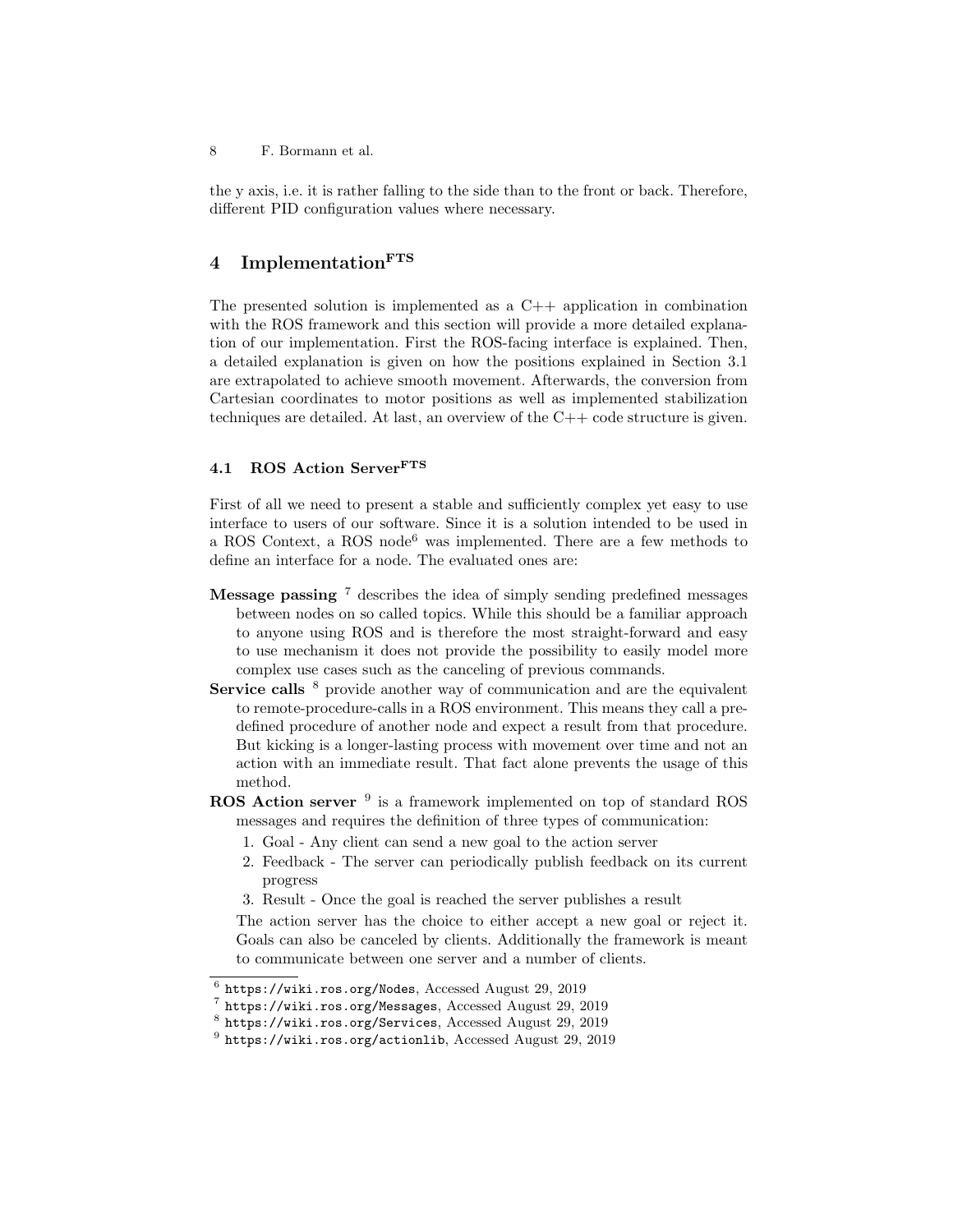The ROS Action Server is the chosen solution because of its ability to easily be used by other software to schedule a new kick-goal, receive periodic status updates and get notified when the kick was successfully executed while keeping the flexibility of canceling an invalid old goal or updating the ball position by simply sending a new goal.

### 4.2 Splines<sup>FB</sup>

As our kick planning approach only provides poses for certain points in time, we need a way to obtain reasonable information about the poses for any desired point in time from that, i.e. interpolate between them. Therefore we use quintic splines. By means of that, we only need to specify the position, speed and acceleration for these key frames at each axis in Cartesian space.

In the quintic spline interpolation, fifth degree polynomial functions whose first three derivations match the information given by the key frames are calculated, so that the resulting functions are continuous and smooth.

### 4.3 Inverse Kinematics<sup>TE</sup>

When Cartesian positions for the foot and the trunk are obtained by the splines, they have to be converted to motor positions. This calculation is called inverse kinematics and solutions are available in the form of libraries. As inverse kinematics library, we use BioIK [\[14,](#page-11-10)[13\]](#page-11-11). It provides a large set of goal types that can be used to describe the desired position. The available goals contain conventional goals, e.g. PoseGoal, OrientationGoal or PositionGoal that are used to directly specify a links pose, orientation or position relative to the base link, as well as more high-level goals like the DynamicBalancingGoal, that can be used to balance the robot over a certain point by using weight information provided by the URDF. By instantiating one or multiple goals and assigning weights to them, a custom goal combination can be assembled.

In our approach, we used a PoseGoal to specify the pose of the kicking foot relative to the support foot. However, the pose is usually specified relative to the base link, which, though useful for non-humanoid robots, does not always make sense for humanoid robots where the base link is located near the waist. As a solution, it would be possible to provide a fixed position for the base link relative to the support foot and to calculate the position of the kicking foot relative to the base link. This solution makes sense when the position of the waist is to be explicitly set and is therefore used in the BitBots QuinticWalk. Since we wanted to use the waist for stabilization purposes (see next paragraph), we wanted to be able to specify a link's pose relative to an arbitrary other link. Fortunately, BioIk makes it very easy to implement new goal types by implementing a class derived from the base goal class. The new goal was called ReferencePoseGoal and provides an additional method, void setReferenceLink(std::string name), that can be used to set the link that is the origin of the pose given to the goal. When the base link is provided as the reference link, this goal behaves exactly like the original PoseGoal.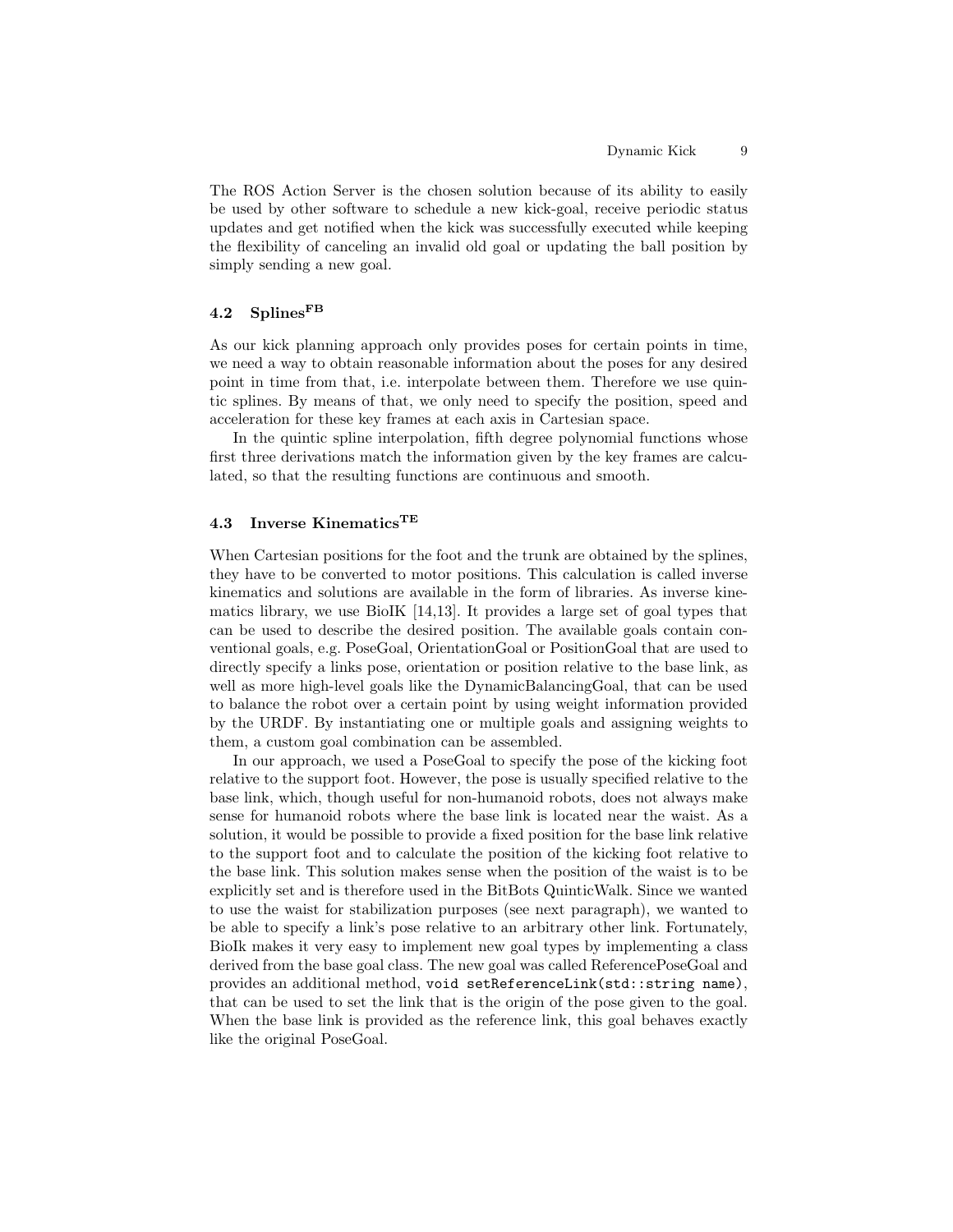For our stabilizing approaches, we were also able to use BioIK. We used the DynamicBalancingGoal, which, though not part of the original BioIK code base, was provided by its author. It was adapted like the PoseGoal to enable us to use a different reference frame than the base link. In our case, this reference frame was the support foot. The target over which the body should be balanced was adjustable by parameters, but has always been near the center of the foot. In our second stabilizing approach, this point was not manually configured but was instead the output of the PID controller.

When testing our approach, we observed that due to the DynamicBalancingGoal, often solutions were preferred where the kicking foot position differed from the input spline. The reason was that it is easier to stabilize the robot with the kicking leg than with the rest of the body. Therefore, we tried to control the base link position directly instead of relying on the DynamicBalancingGoal. Although the base link position is not the same as the center of mass, they are usually very close together and further differences would be eliminated by the controller.

#### 4.4 Software Architecture<sup>FTS</sup>

In general the software is separated into three main areas which are

- Interacting with the ROS framework
- Constructing splines and extracting Cartesian positions in respect to the discrete current time from them
- Transforming these Cartesian positions into JointSpace and stabilizing the robot

<span id="page-9-0"></span>Accordingly three C++ classes are implemented to do these tasks.



Fig. 4: Interaction of C++ classes with each other and external software

Figure [4](#page-9-0) shows how these three classes each handle one responsibility or library. As this conceptual splitting also satisfies the *Separation of concerns*[\[9\]](#page-11-12) design-pattern it was easier to develop and test single parts of the software. It also eases the development of additional features like control theory as described in Section [3.5.](#page-6-2)

Another important aspect which is accomplished through this splitting is the availability of clearly defined interfaces between not just to the outside world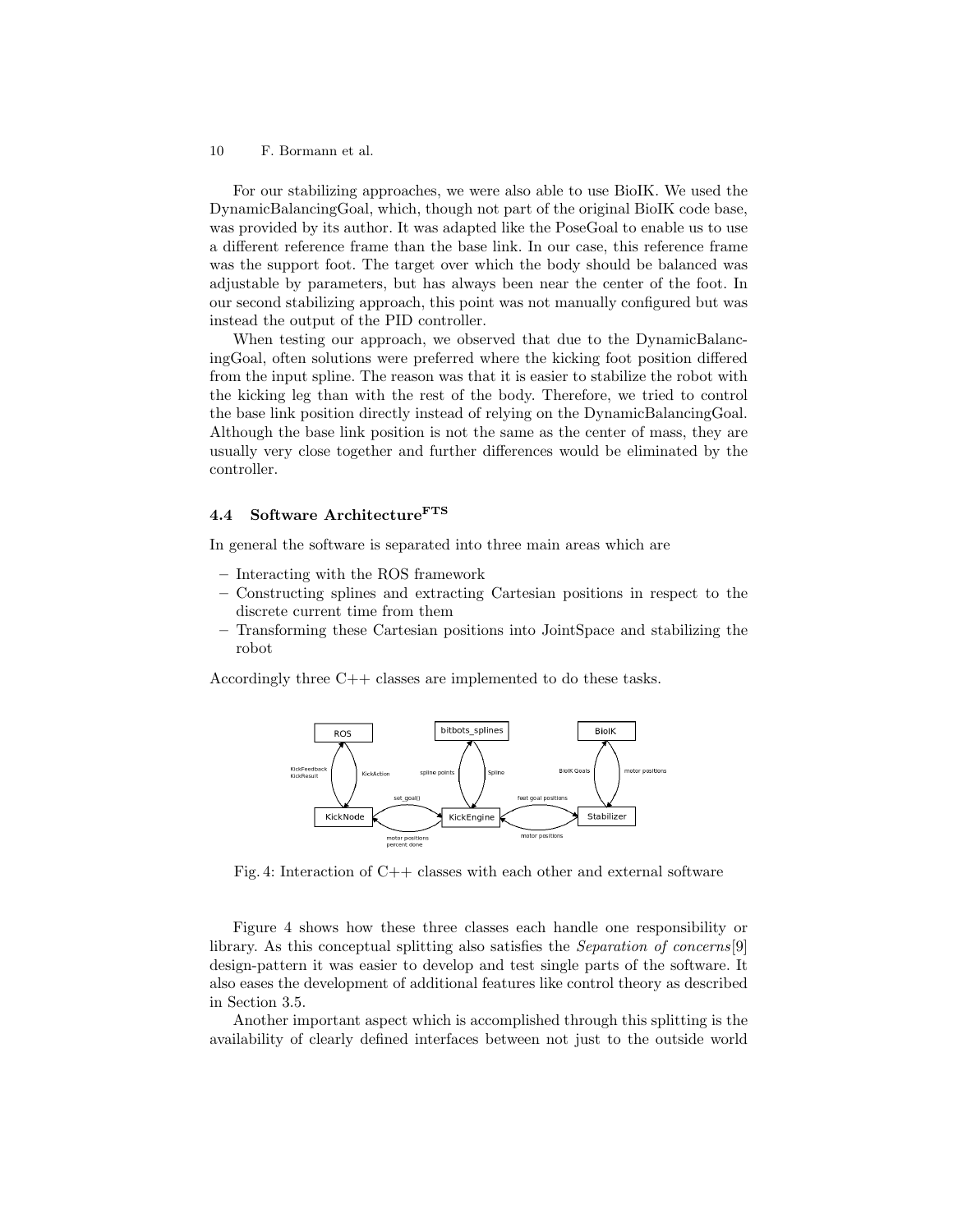(ROS) but also between different parts of the software. Figure [5](#page-10-2) demonstrates how data flows through our software. It is obvious that the complete approach is much more complex and requires more steps but that information is hidden from the classes public interface and therefore reduces the complexity of the software as a whole.

<span id="page-10-2"></span>

Fig. 5: Data flow between C++ classes

## <span id="page-10-0"></span>5 ResultsFB

Testing the Dynamic Kick in contrived situations and during games shows mixed results: While in the contrived situations the robot sometimes stays stable and is able to kick the ball at the specified position, we were not able to reproduce these results in game. But apparently, there is no significant improvement in stability compared to static animations (see Section [2.1\)](#page-1-1).

On the upside, it is important to notice that our solution is easier to adapt to new situations by varying parameters, while static animations would require recording a new animation. In addition to that, the dynamic kick has a high potential, as it makes the kick adaptable to different ball positions at runtime and the stability was already improved by including the foot pressure sensors in the stabilizing process.

However, further evaluation with various ball positions and conditions is needed, since the methods described in the approach (see Section [3\)](#page-2-0) could produce unreachable or unstable motor positions.

## <span id="page-10-1"></span>6 Future WorkTE

In the future, we are planning to improve each of the three sections of our kick. In the ROS interface, we want to be able to reject unrealistic goals, i.e. goals that are too far away to be reachable. To achieve this, either a criteria for the